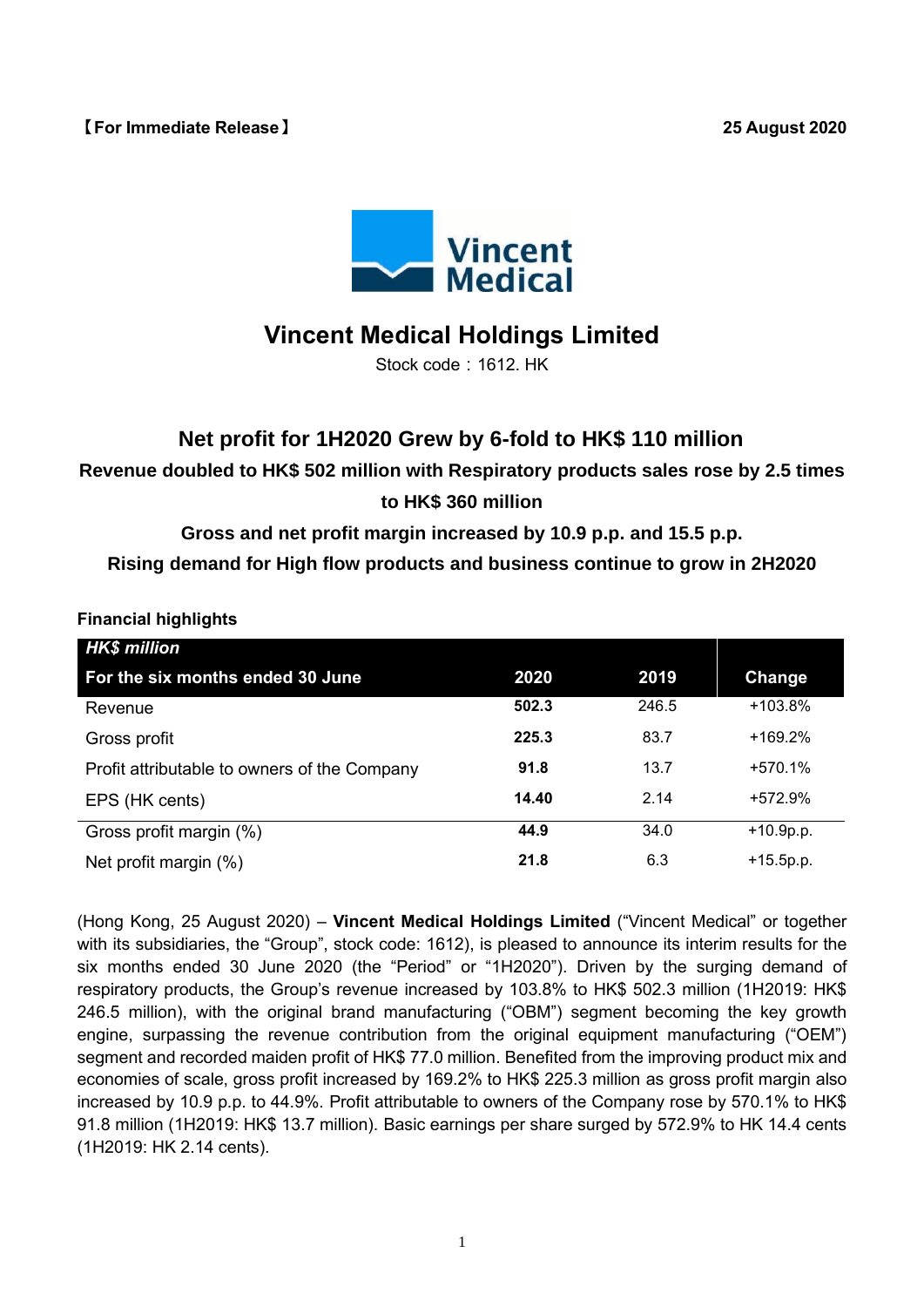During the Period, the OBM segment (products of the Group's brands including inspired<sup>TM</sup>) has become the major revenue contributor to the Group, accounting for slightly over 50.0% (1H2019: 24.6%) of the Group's total revenue. Segmental revenue surged by 313.8% to HK\$251.2 million (1H2019: HK\$60.7 million), with segmental gross profit margin increased by 16.9 p.p. to 56.3% (1H2019: 39.4%), mainly driven by the increasing global demand for respiratory devices to treat COVID-19 patients, as well as the growth in disposables sales due to the increasing number of installed base of the inspired™ VHB series humidifier (the "VHB humidifier") and the inspired™ O2FLO high flow respiratory humidifier (the "O2FLO") in the existing and new markets. During the Period, the Group shipped 95,572 units of humidifier to respiratory device manufacturers (1H2019: 3,840 units), in which the sales of VHB humidifier and its dedicated disposables recorded a significant growth of 587.9% to HK\$ 119.7 million (1H2019: HK\$ 17.4 million). The Group also shipped 4,306 units of O2FLO (1H2019: 200 units) during the Period, and the sales of its dedicated disposables and accessories reached HK\$ 25.6 million (1H2019: HK\$ 0.2 million).

A series of published evidence and guidance documents issued by the governments, health administrations, and universities have indicated that, high-flow nasal cannula may reduce the need for invasive ventilation and escalation of therapy when compared with conventional oxygen therapy in patients with acute hypoxemic respiratory failure, and has since become one of the key treatment methods used in patients with mild COVID-19 symptoms. For that reason, the Group expects an increasing market demand for such treatment method.

During the Period, the revenue of OEM segment increased by 35.2% to HK\$ 251.1 million (1H2019: HK\$ 185.8 million). Specifically, revenue of respiratory products surged by 135.6% to HK\$ 115.8 million (1H2019: HK\$ 49.1 million), mainly attributable to the additional orders for Ventec One-Circuit<sup>™</sup> and other respiratory disposables from the Group's major OEM customers. The revenue of imaging disposable products also increased by 8.9% to HK\$ 83.6 million (1H2019: HK\$ 76.8 million), as the supply of certain raw materials resumed in the second quarter of 2020. In total, the growth from these two product segments was able to more than offset the decrease in revenue from orthopaedic and rehabilitation products, which was suffering from a decrease in demand due to the postponement of orthopaedic surgeries under COVID-19. Segmental gross profit margin also increased to 33.4% (1H2019: 32.2%), primarily attributable to product mix enhancement.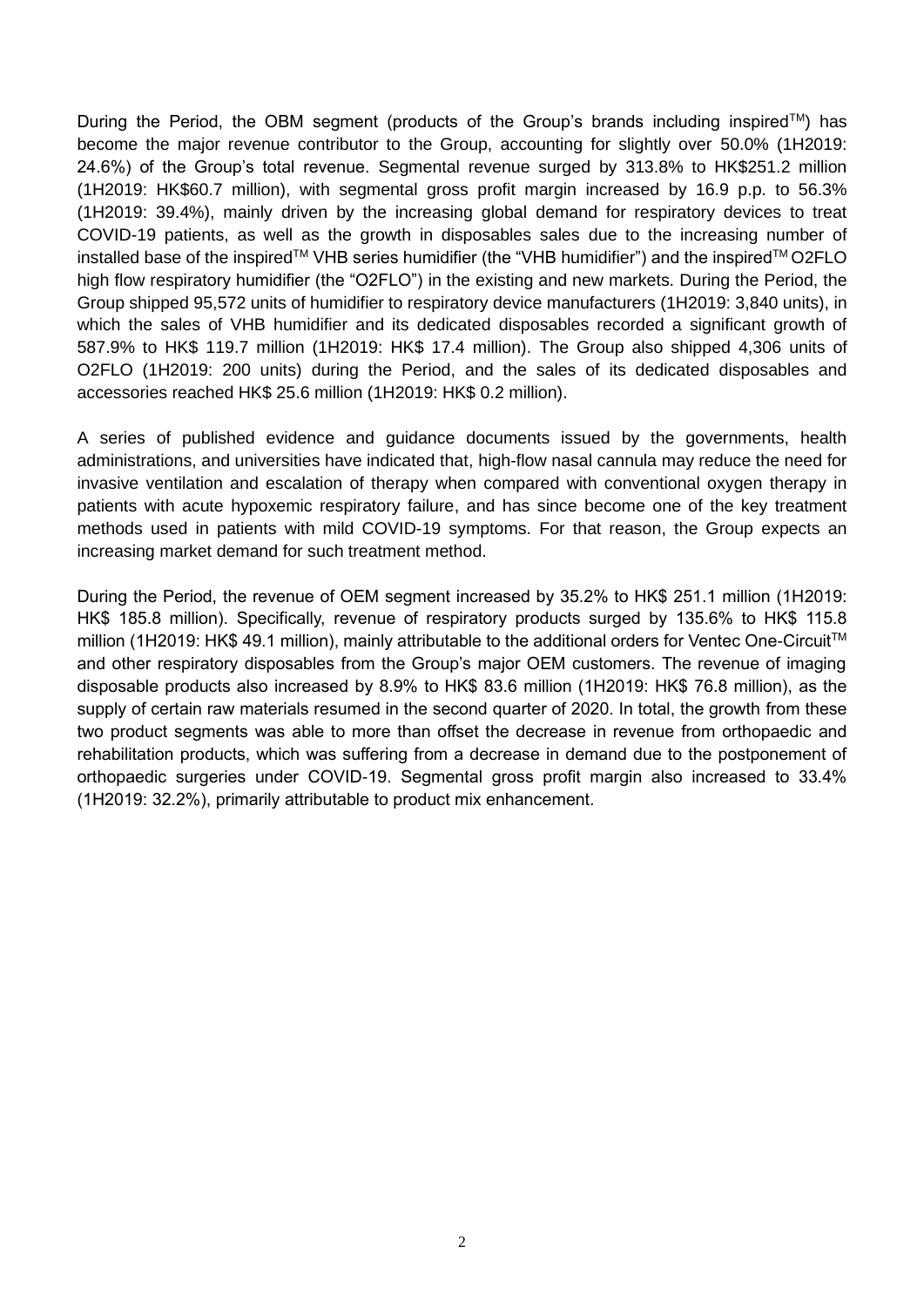### **Prospects**

It is expected that the pandemic will continue in the second half of 2020, with it already changing the global healthcare system. While the Group remains uncertain as in when COVID-19 will be under control, what is certain is that global demand for COVID-19 related medical devices has been and will continue to increase. Currently, the Group's distribution network spans over 70 countries, and it expects a continuation of growth in the second half of the year. Notably, driven by strong demand, clients have accelerated their pace in adopting the products of inspired™, especially the VHB Humidifier and O2FLO.

**Mr. Choi Man Shing, Chairman of Vincent Medical,** stated "the global outbreak of COVID-19 has brought heavy burden to medical institutions worldwide. As a key manufacturer of respiratory devices and disposables, we have strived to supply our clients with the devices and disposables in need at the earliest opportunity, as a way to contribute to the combat of pandemic. We believe COVID-19 has not only enhanced our mutual trust and collaborations with our global partners, but also showcased our technologies and capabilities in respiratory area."

"Going forward, Vincent Medical will continue to pursue a growth strategy of "device + disposables" through the introduction of new devices, as well as deriving recurring income from dedicated disposables. The pandemic has also accelerated the adoption of high flow oxygen therapy in the treatment of respiratory failure and the diseases beyond COVID-19. I believe it has not yet reached its full potential, and is expecting an accelerated and extended use of high flow oxygen therapy, even for home-care. To capture such growing market, the Group will continue to drive product innovation and strengthen its strategic partnerships with global medical tech companies, in order to establish itself as a major player within the industry."

**– END –**